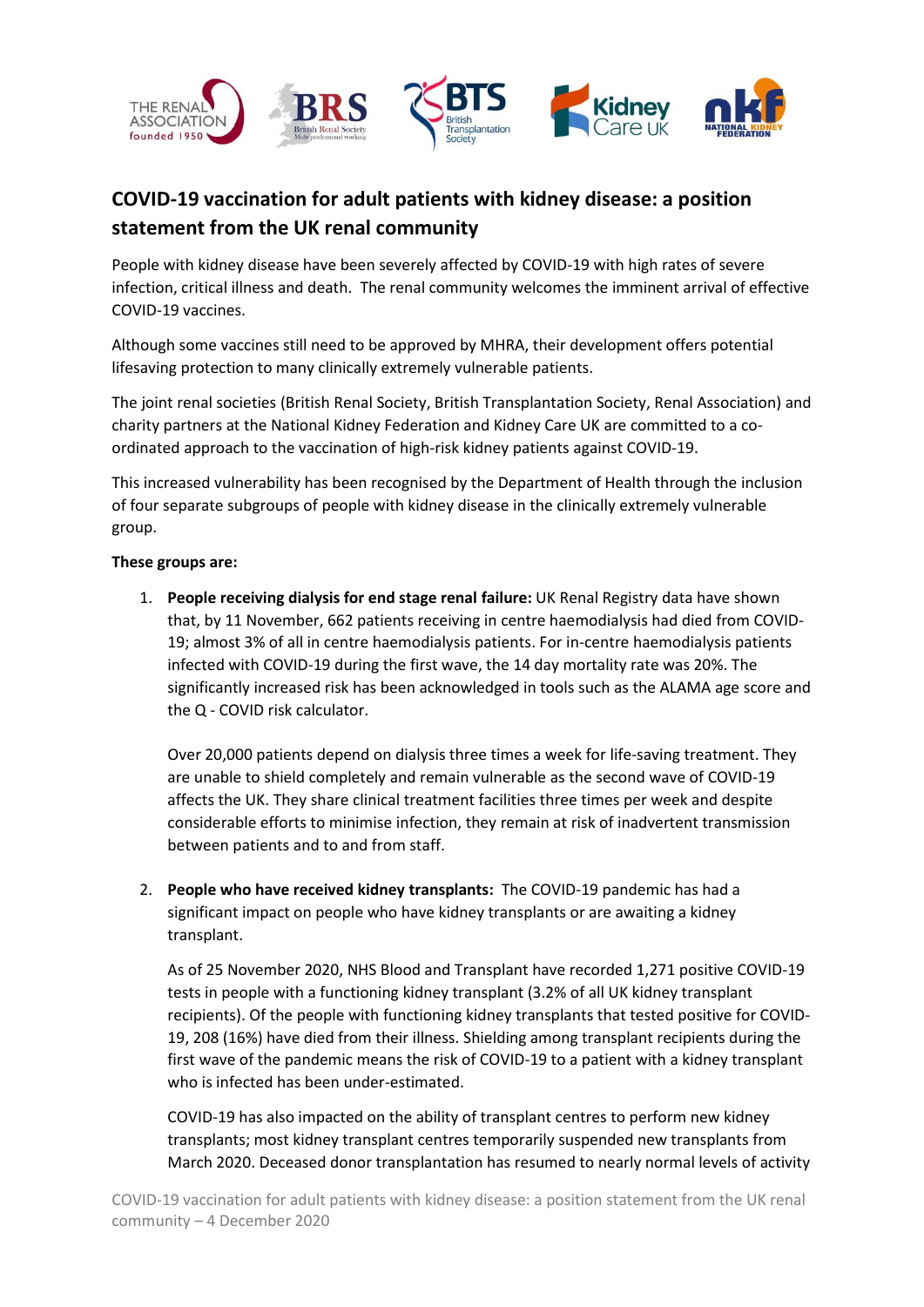

but living donation has halved after a complete pause in the programme at the start of the pandemic.

Although initial clinical trials of COVID-19 vaccines did not include immunosuppressed patients, we would expect the vaccines to offer protection against COVID-19 infection in these extremely vulnerable patients. An effective COVID-19 vaccine should reduce staff and patient infection resulting in lower rates of serious illness and death. Resources can then be re-focused towards maintaining transplant programs and delivering care to people with transplants resulting in saved lives, substantial morbidity benefit and improved healthcare value.

- 3. **People with stage 5 CKD not receiving renal replacement therapy**: Patients not yet receiving renal replacement therapy but who have an eGFR less than 15 ml/min (CKD stage 5) are also more likely to die from COVID-19 if infected. Early vaccination can reduce this risk. In addition, early vaccination of this CEV group together with those already receiving dialysis would also allow safe and timely transplantation of those able to receive this therapy.
- 4. **People with autoimmune kidney disease who have received treatment with immunosuppression:** Whilst data on this group are less clear, there is an indication from case reports that patients on high dose immunosuppression are at increased risk of adverse outcomes if they develop COVID-19.

The proposed prioritisation lists for COVID-19 vaccination have emphasised the importance of age in the population based vaccination strategy. Whilst there is overwhelming data to support this approach, the renal community would like to highlight the additional need to prioritise vaccination for younger people with kidney disease who fall into high risk groups.

## **The kidney community propose the following approach to vaccination:**

1. The prioritisation of patients receiving in-centre haemodialysis (ICHD) to 'care home equivalent' status. This would ensure that people with kidney disease at the highest risk of adverse outcomes are rapidly vaccinated. As they attend fixed appointments in a dialysis unit the logistics of delivery in this environment are achievable. This is particularly important as they have variable access to primary care and community hubs and would otherwise risk delayed or missed vaccination.

Many renal services already have expertise to deliver vaccination in their renal dialysis units. An implementation toolkit will be developed by the renal professional societies and the renal Clinical Reference Group (CRG) to support COVID-19 vaccination.

2. Ensuring that all people with kidney disease under our care who are not receiving ICHD but who are also at high-risk are recorded on the clinically extremely vulnerable lists. It is anticipated that vaccination will occur rapidly, and these priority groups will be vaccinated early in 2021. There will be a focus on clear communication with patients and their carers to